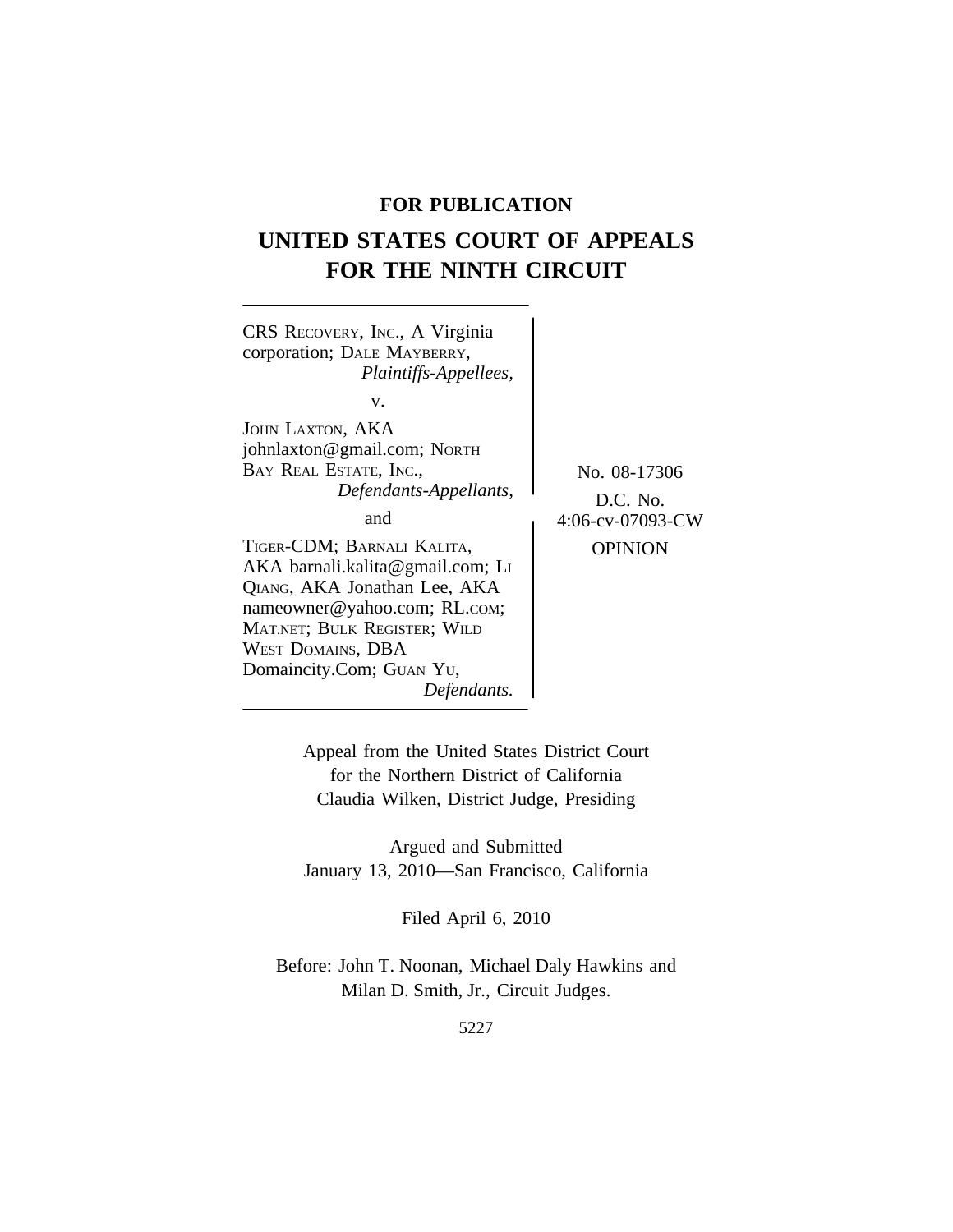Opinion by Judge Hawkins; Dissent by Judge Noonan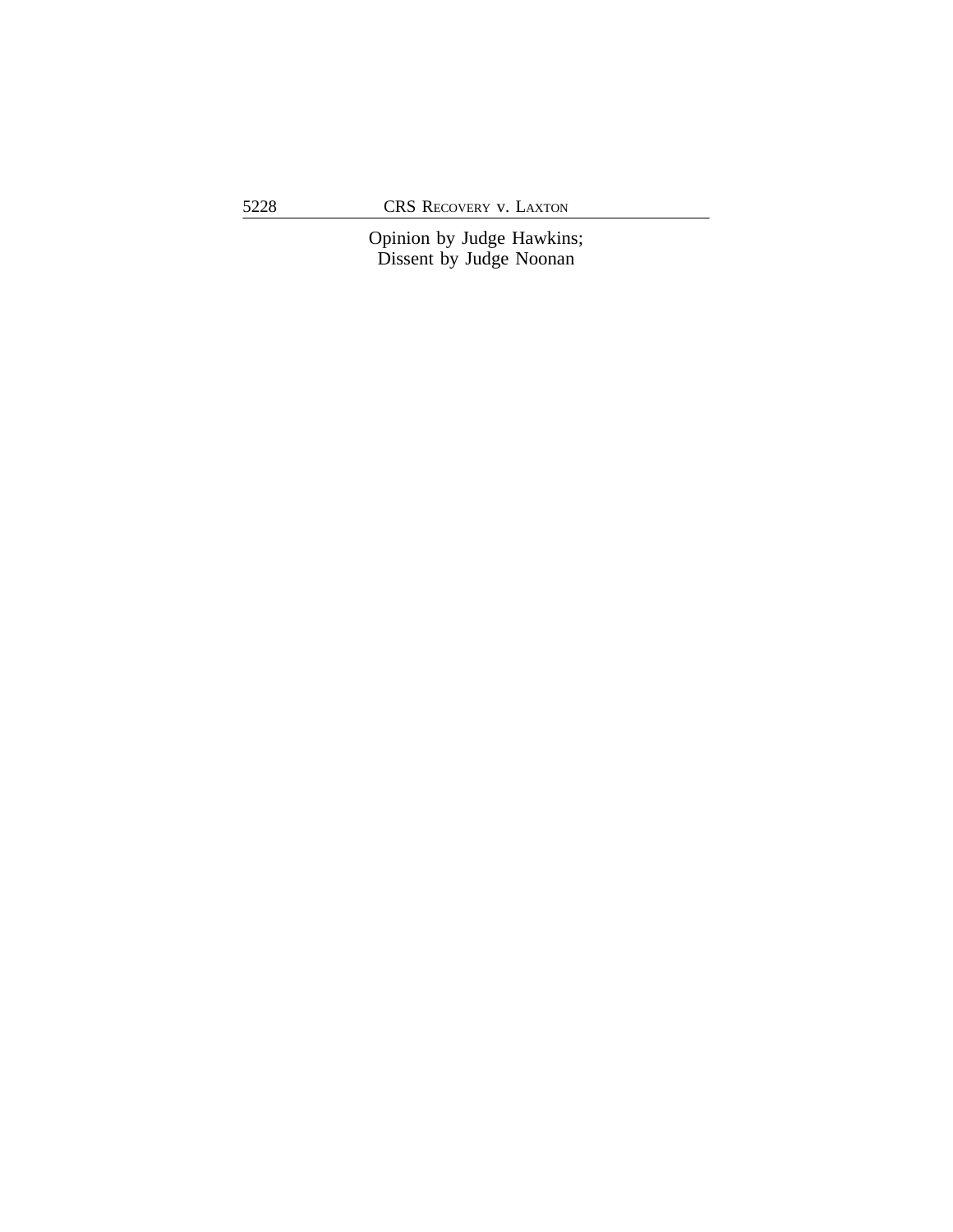# **COUNSEL**

Michael D. Morris, Hornstein Law Offices, San Francisco, California, for the defendants-appellants.

Charles Carreon (argued), Online Media Law, Tucson, Arizona, and Stevan Lieberman, Greenberg & Lieberman, Washington, D.C., for the plaintiffs-appellees.

#### **OPINION**

HAWKINS, Circuit Judge:

This case requires application of traditional choice-of-law, tort, and property principles to an increasingly common factual setting, a dispute over the ownership of an Internet domain name. John Laxton ("Laxton") and his assignee North Bay Real Estate, Inc. appeal the adverse summary judgment for Dale Mayberry ("Mayberry") and his assignee CRS Recovery, Inc. ("CRS"). The district court was correct to apply California law, but we find disputed issues of material fact and remand.

### **I. BACKGROUND**

## **A. Background Facts**

On July 23, 1995, Mayberry, a citizen of Virginia, registered the domain name "rl.com". The registration was effected by a contract with domain name registrar Network Solutions, Inc., a Delaware corporation headquartered in Herndon, Vir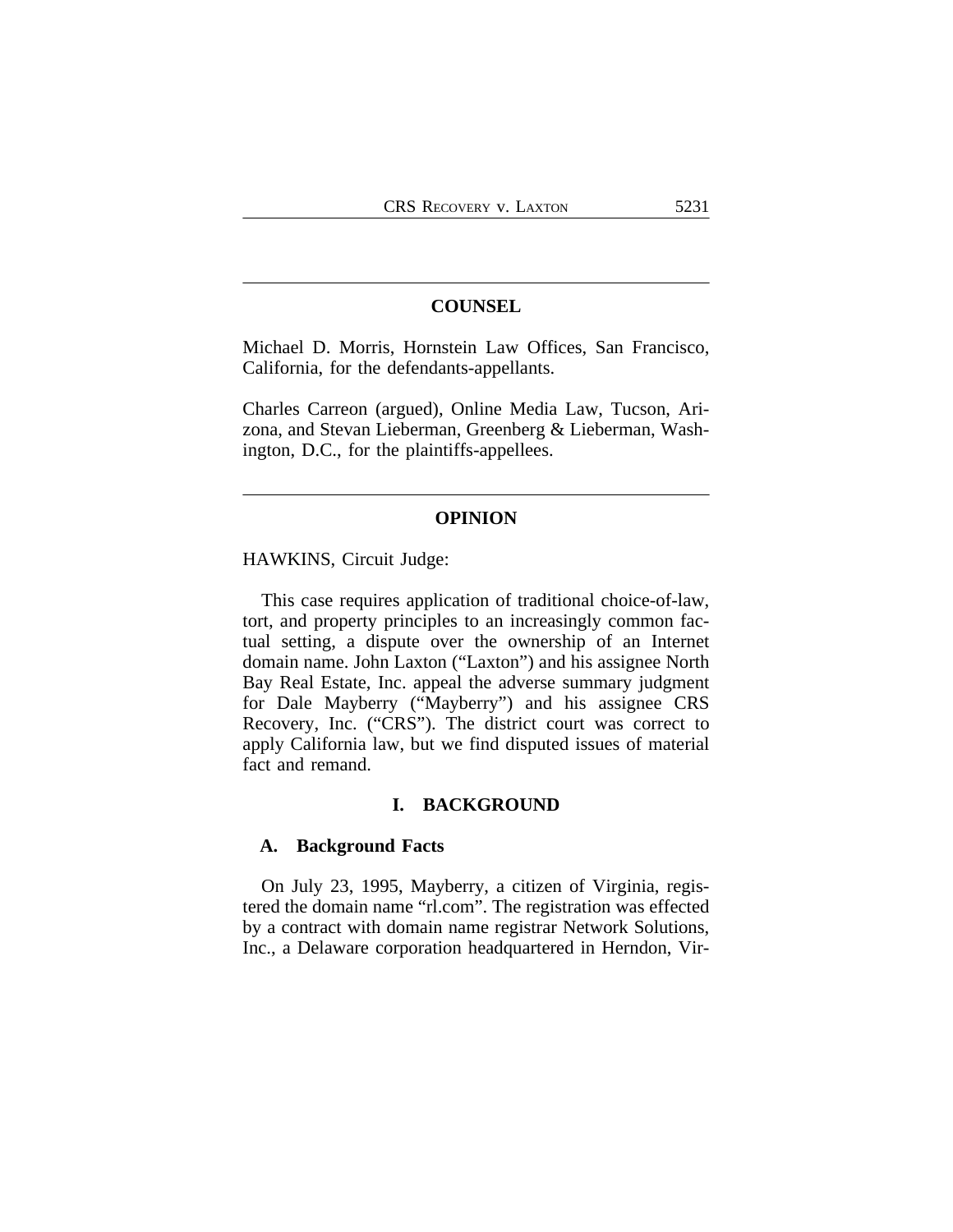ginia. Network Solutions is one of the largest domain name registrars in the world and for a \$100 fee registers a client's domain name with the Internet Corporation for Assigned Names and Numbers, commonly referred to as ICANN. Mayberry's registration of rl.com was renewable for \$50 per year. After the initial registration, Mayberry renewed the domain name periodically, last doing so on July 23, 2002, when he paid in advance for three years so that the registration would expire on July 24, 2005.

Mayberry's contract with Network Solutions identified the administrator of the website as Micro Access Technologies, Inc. ("MAT"), a company owned by Mayberry. Specifically, Mayberry made MAT, through "mat.net", the administrative contact for both domain names, mat.net and rl.com. He thus exercised administrative control over both websites through the e-mail address "dale@mat.net". In 2001 mat.net ceased operation. Mayberry failed to notify Network Solutions that mat.net was no longer operative.

The parties dispute the precise circumstances of Mayberry's loss of mat.net and, therefore, the loss of rl.com. Laxton asserts that Mayberry let the registration expire by its terms, but Mayberry contends he attempted to renew the domain name. Laxton's expert claimed that Mayberry is "incorrect" in insisting the registration still belonged to Mayberry on December 19, 2003, and that Mayberry "abandoned Mat.net by letting it expire on its own terms on October 2." At his deposition, Mayberry stated that he was still the registrant of mat.net on December 19, 2003, a claim Laxton vigorously contested both at the district court and on appeal. The district court concluded that "[t]he circumstances surrounding the transfer of mat.net are not entirely clear." **1**

**<sup>1</sup>**While the dissent argues that finding any abandonment on this record is impossible, abandonment is a question of intent to be determined upon all the facts and circumstances. *Martin v. Cassidy*, 307 P.2d 981, 984 (Cal. Ct. App. 1957). It is possible that Laxton could prove that, given Mayber-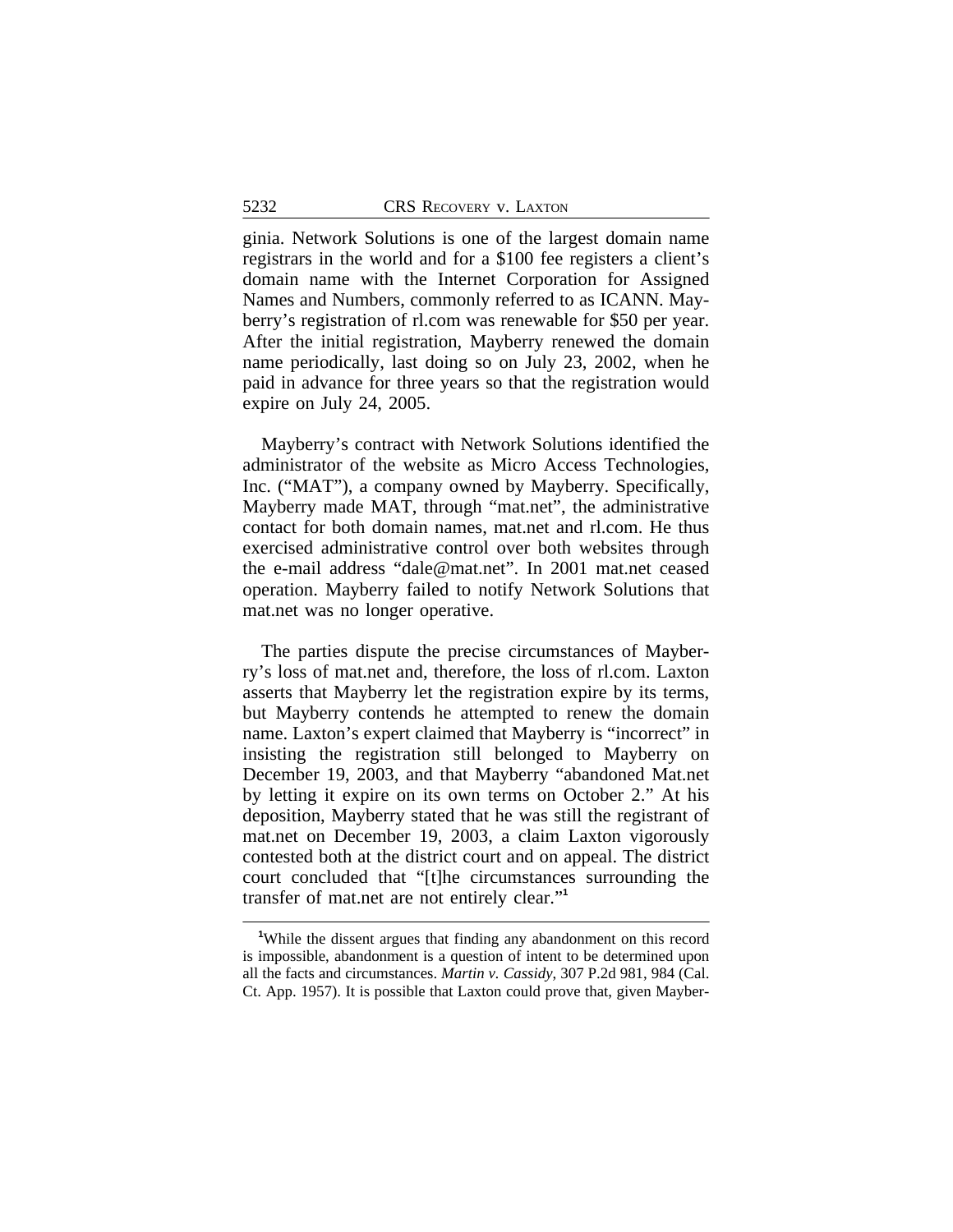Despite these unresolved factual issues, we can establish the following from the record. On December 19, 2003, a new registration of mat.net was made by a man named Li Qiang ("Qiang"). The registration was made on Beijing Sinonets Network & Telecom Co. Qiang's control of mat.net permitted him to designate his e-mail address as dale@mat.net and to receive e-mail at this address in place of Mayberry. Using this e-mail address, Qiang transferred ownership of the domain name rl.com to himself. Network Solutions accepted the transfer, acting in the belief that it was being made by Mayberry, who in fact was unaware of Qiang's actions. Qiang later transferred the domain name to Barnali Kalita ("Kalita"), a citizen of India. In May 2005, Kalita sold the name to Laxton, a citizen of California, for \$15,000. Prior to the purchase, Laxton contends he checked rl.com with the World Intellectual Property Organization ("WIPO") to ensure there were no disputes involving the domain name. Determining there were none, Laxton consummated the purchase and assigned the name to Real Estate Loans, Inc., a California corporation he owns.

Mayberry, meanwhile, discovered that he had lost control of both domain names. He assigned his interest in rl.com to CRS, a Virginia corporation, in exchange for an undisclosed sum of cash and the company's promise to help him recover the lost names. Contact was made with Laxton, who, having just spent thousands of dollars successfully defending rl.com from a WIPO action brought by Ralph Lauren, declined to

ry's alleged abandonment of mat.net, his long delay in attempting to reestablish control over the website, and his demonstrated familiarity with registering and re-registering domain names, that Mayberry evidenced an intent to intentionally relinquish his rights in the property, i.e., abandon it. This determination is a question of fact, and is not a proper matter for summary judgment where, as here, Laxton has raised material questions regarding Mayberry's intent. This is particularly true when these questions of intent cannot be answered because underlying questions regarding the websites' transfer are disputed as well.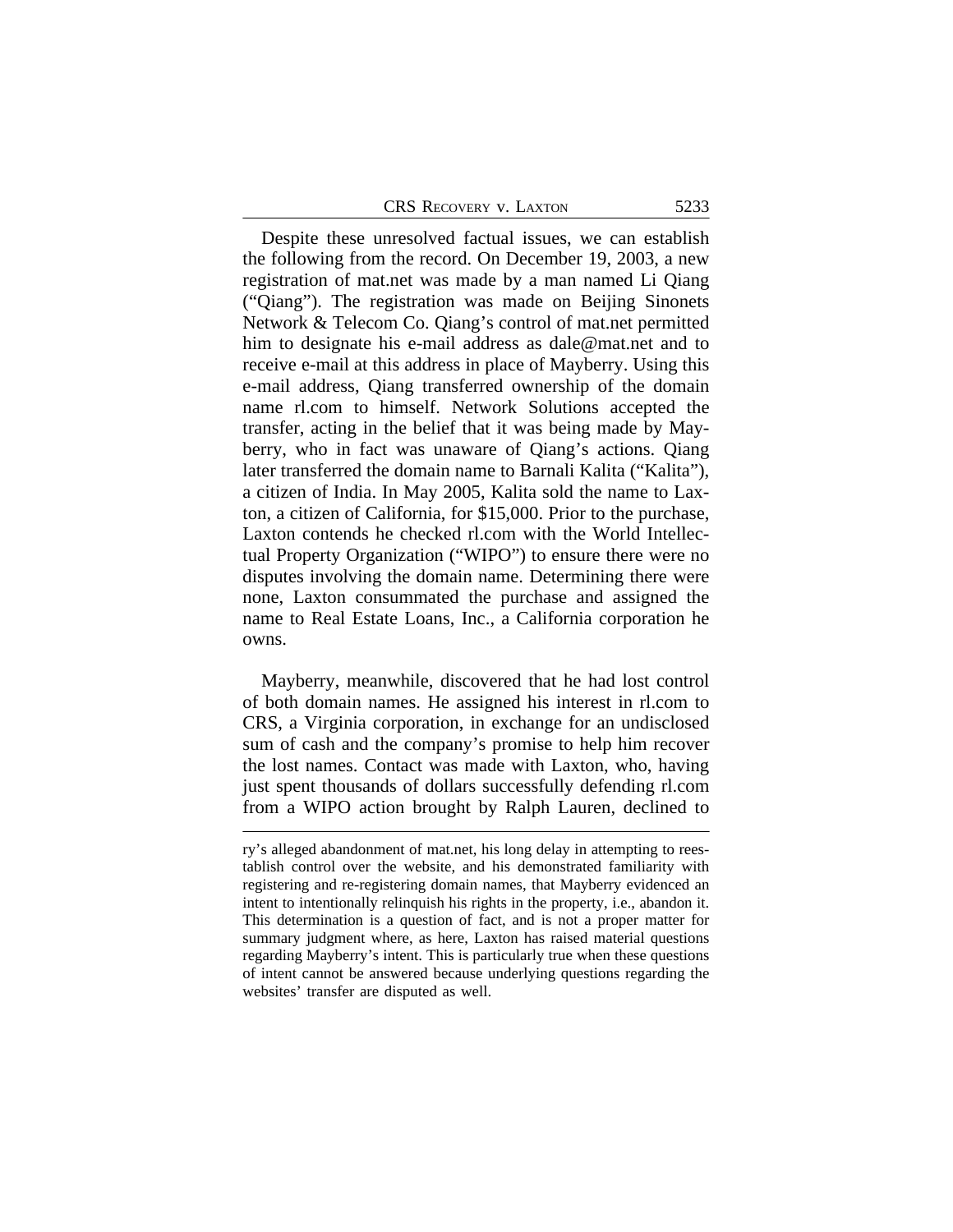surrender his control over the domain name. This lawsuit followed.

## **B. Procedural History**

On October 30, 2007, Mayberry and CRS filed their second amended complaint against Laxton, Kalita, Qiang, and others, charging them with theft of the two domain names. Count 1 charged conversion of the domain names and conspiring to convert them. Count 2 charged the defendants with interference with Mayberry's contracts with Network Solutions. Count 3 charged unfair competition. Count 4 asked for declaratory relief under 28 U.S.C. § 2201, affirming the plaintiffs' right to control the identity of the registrants of the two domain names. The plaintiffs prayed for a return of the domain names and disgorgement of the defendants' profits from them. Each side moved for summary judgment. After hearing and argument, the district court granted judgment for the plaintiffs on Counts 1 and 4 and ordered the defendants to turn over rl.com. The plaintiffs voluntarily dismissed their other causes of action.

The district court saw the primary question before it as a choice of law: Virginia's or California's. Laxton, a California defendant, urged application of Virginia law. Mayberry, a Virginia plaintiff, wanted California law to govern. Under Virginia law, the defendants claimed, the plaintiffs had only a contract. Under California law, all parties agree, the plaintiffs' domain names were intangible personal property. The court conducted a government interest analysis, concluding California had the "greater interest" and giving judgment for the plaintiffs. On appeal, Laxton alleges this choice of California law was error.

# **II. ANALYSIS**

### **A. Standard of Review**

The parties are diverse. The amount in controversy exceeds \$75,000, according to the plaintiffs' expert who estimates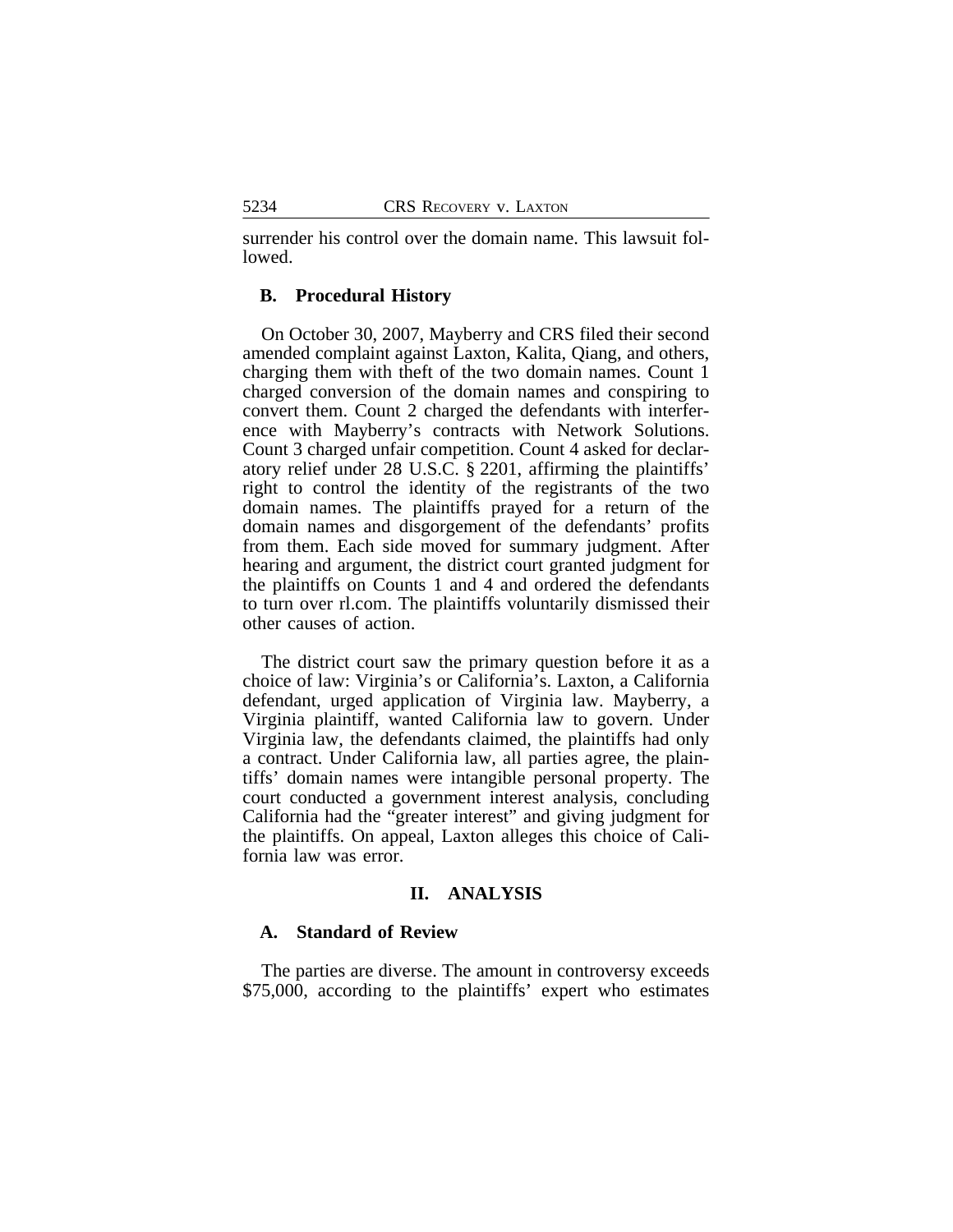rl.com to be worth \$85,000. The judgment is final. Our review is de novo. *Lovell v. Chandler*, 303 F.3d 1039, 1052 (9th Cir. 2002).

### **B. Choice of Law**

**[1]** The parties dispute whether California or Virginia law applies in this case. When a federal court sits in diversity to hear state law claims, the conflicts laws of the forum state here California—are used to determine which state's substantive law applies. *389 Orange Street Partners v. Arnold*, 179 F.3d 656, 661 (9th Cir. 1999). California applies the "governmental interest" analysis in choice-of-law questions. *Kearney v. Salomon Smith Barney, Inc.*, 137 P.3d 914, 922 (Cal. 2006). California has specifically rejected the alternative "place of the wrong" rule. *Reich v. Purcell*, 432 P.2d 727, 729 (Cal. 1967).

The government interest analysis consists of three steps:

First, the court examines the substantive law of each jurisdiction to determine whether the laws differ as applied to the relevant transaction. Second, if the laws do differ, the court must determine whether a 'true conflict' exists in that each of the relevant jurisdictions has an interest in having its law applied. If only one jurisdiction has a legitimate interest in the application of its rule of decision, there is a 'false conflict' and the law of the interested jurisdiction is applied. On the other hand, if more than one jurisdiction has a legitimate interest, the court must move to the third stage of the analysis, which focuses on the 'comparative impairment' of the interested jurisdictions. At this stage, the court seeks to identify and apply the law of the state whose interest would be the more impaired if its law were not applied.

*Abogados v. AT&T, Inc.*, 223 F.3d 932, 934 (9th Cir. 2000) (citations and internal quotation marks omitted).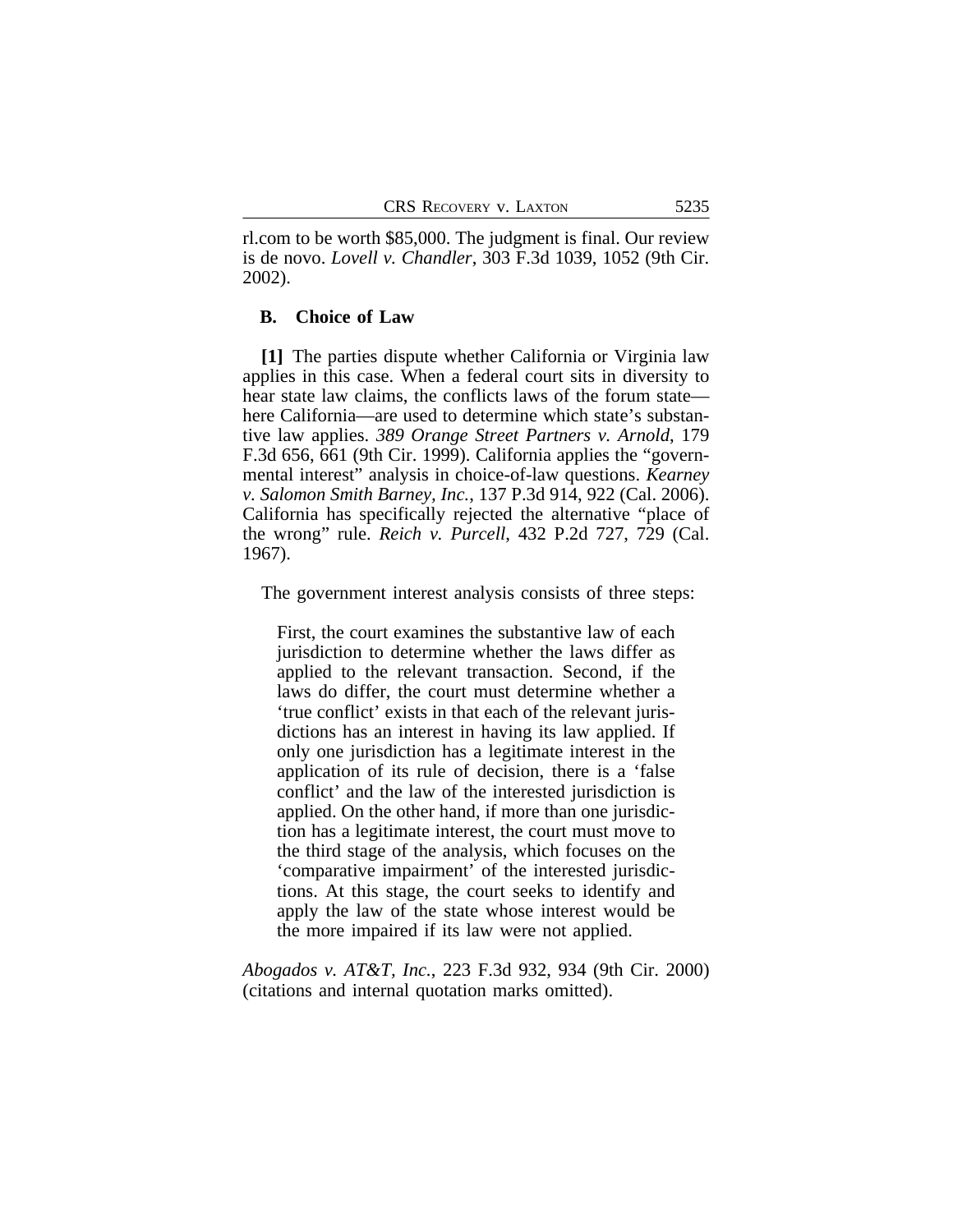**[2]** As a default, the law of the forum state will be invoked, and the burden is with the proponent of foreign law to show that the foreign rule of decision will further the interests of that state. *See Hurtado v. Superior Court*, 522 P.2d 666, 670 (Cal. 1974). Thus, our first inquiry is to examine whether Virginia and California provide for different treatment of domain names.

**[3]** Like the majority of states to have addressed the issue, California law recognizes a property interest in domain names. As we explained in *Kremen v. Cohen*, domain names are intangible property subject to conversion claims. 337 F.3d 1024, 1030 (9th Cir. 2003). To this end, "courts generally hold that domain names are subject to the same laws as other types of intangible property." Jonathan D. Hart, *Internet Law* 120 (2008); *see, e.g.*, *Office Depot Inc. v. Zuccarini*, 596 F.3d 696, 701-02 (9th Cir. 2010) (domain name subject to receivership in the district of domain name registrar). We have previously explained the logic of California understanding domain names as intangible property because domain names are welldefined interests, exclusive to the owner, and are bought and sold, often for high values. *Kremen*, 337 F.3d 1024. Domain names are thus subject to conversion under California law, notwithstanding the common law tort law distinction between tangible and intangible property for conversion claims. *Id.*

**[4]** Laxton argues that a garnishment case from the Supreme Court of Virginia, *Network Solutions, Inc. v. Umbro International, Inc.* ("*Umbro*"), 529 S.E.2d 80 (Va. 2000), holds that domain names are contract rights under Virginia law. We find the case more equivocal. *Umbro* did treat domain names as contract rights, but at the same time, the opinion observed that the registrar of the name, Network Solutions, took the position that the name was "personal property." *Id.* at 85-86. The court stated that it did "not believe that it is essential to the outcome of this case to decide whether the circuit court correctly characterized a domain name as a 'form of intellectual property.' " *Id.* at 86. The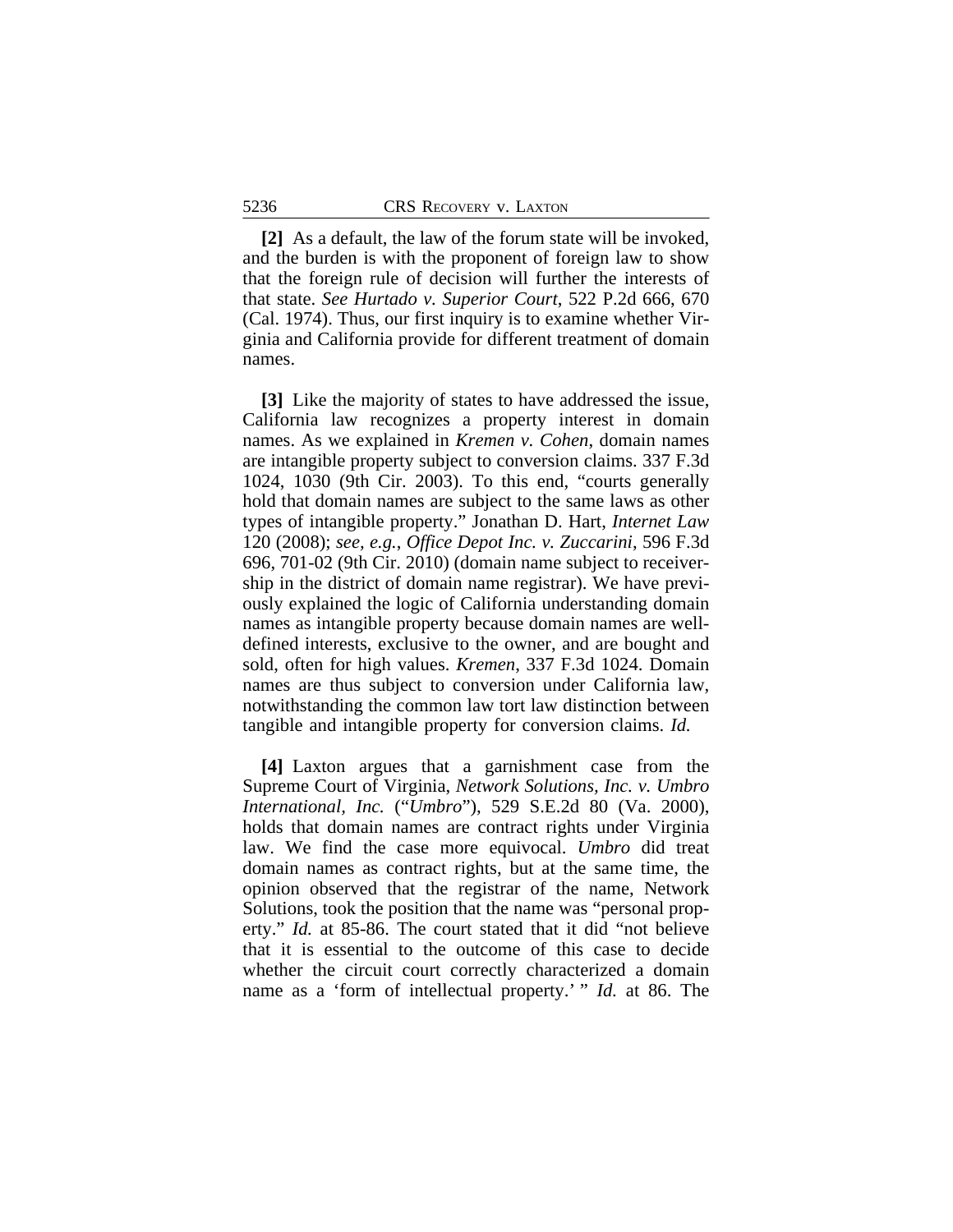court, thus, did not disapprove of the characterization of domain names as property rights, but treated it as immaterial to the garnishment determination. *See id.* at 86-87; *see also* George Vona, Comment, *Sex in the Courts:* Kremen v. Cohen *and the Emergence of Property Rights in Domain Names*, 19 Intell. Prop. J. 393, 408 (2006) ("*Umbro* does not stand for the proposition that domain names are not intangible property. In fact, the decision is quite ambiguous.").

**[5]** *Umbro* tells us only about how Virginia law treats domain names in *garnishment* actions. Particularly given the majority of states' justifiable coalescence around understanding domain names as intangible property, we decline Laxton's invitation to read *Umbro* more broadly than its text requires.

**[6]** This understanding of *Umbro*'s holding as a narrow one is buttressed by the observation that California law, despite recognizing that domain names are intangible personal property subject to a common law action for conversion, *see Kremen*, 337 F.3d at 1024, does not authorize statutory turnover of domain names pursuant to the article governing judgment debtor examinations, *see Palacio Del Mar Homeowners Ass'n, Inc. v. McMahon*, 95 Cal. Rptr. 3d 445, 447 (Ct. App. 2009). The judgment debtor examination is more similar to garnishment than is conversion because of the statutory nature of the action and the posture in garnishment and turnover cases, where the parties are judgment creditors and debtors. In other words, there is no inherent inconsistency in understanding that Virginia might treat domain names differently in garnishment and conversion cases, because California finds reasons to make similar distinctions. Therefore, because *Umbro* does not compel the conclusion that Virginia considers domain names to be contract rights for purposes of *conversion* suits, we are not compelled to find that California law (under which domain names are property rights) and Virginia law are in conflict in this case.

On our narrow understanding of *Umbro*, California law applies. Under California choice-of-law rules, the party seek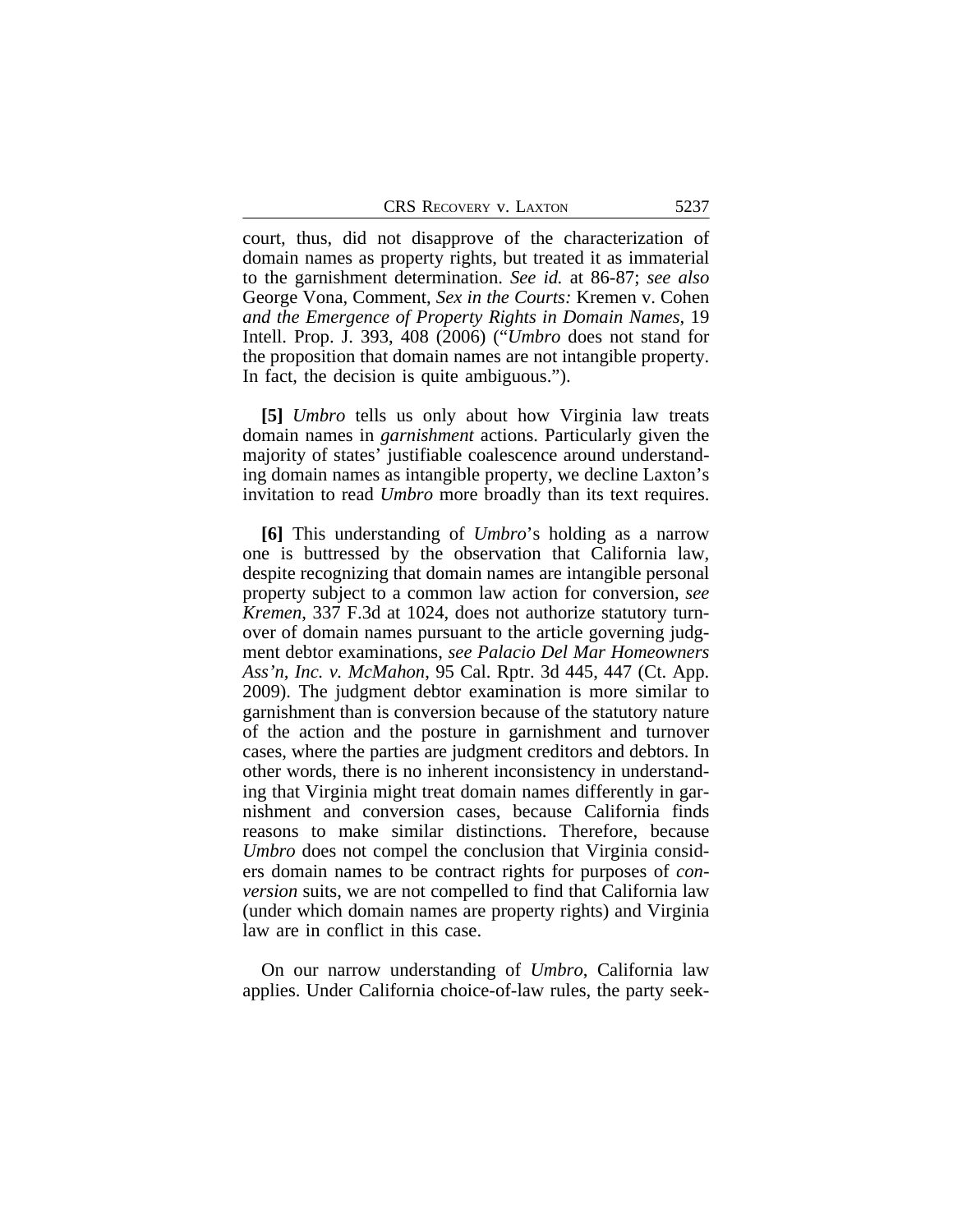ing application of foreign law bears the burden to show that the law of a foreign state should apply. *See McGhee v. Arabian Am. Oil Co.*, 871 F.2d 1412, 1422 (9th Cir. 1989). At the point Laxton fails to make this showing, we default to forum (California) law.

Even if Laxton was correct in asserting Virginia treats domain names as contract rights for all purposes, however, at best his claim presents only a classic "false conflict." The district court accepted Laxton's reading of *Umbro*, concluding Virginia's treatment of domain names as contract rights in all instances reflected a policy of providing domain name purchasers "with a predictable limitation for their liability."

On appeal, Laxton argues this characterization of Virginia's interest was incorrect, again returning to the claim that *Umbro* demonstrates "Virginia's policy to control the characterizations of domain names that are acquired in that state" by Virginia citizens. Thus, whether under the district court's or Laxton's understanding of Virginia's interest, neither of which we are persuaded necessarily follows from *Umbro*, Virginia is concerned with protecting Virginia residents who purchase domain names *from* property claims, not *from asserting* property claims. Yet the defendant-purchaser, Laxton, is from California, not Virginia.**<sup>2</sup>**

Likewise, California's policy of treating domain names as intangible property rights offers no help to Laxton. In understanding domain names as intangible property subject to conversion, California seeks to protect the intangible property

**<sup>2</sup>**Laxton also argues rl.com is located in Virginia and thus any alleged tort occurred in Virginia as well. *Cf. Office Depot Inc.*, 596 F.3d at 702 (concluding that under California law, at least for the purpose of *quasi in rem* jurisdiction, domain names are located where the domain name registry is located). However, we decline to find the location of rl.com dispositive for the California choice-of-law analysis in this case, which is based on the government interests, not the place of the wrong. *See Reich*, 432 P.2d at 729 (rejecting the "law of the place of the wrong" rule).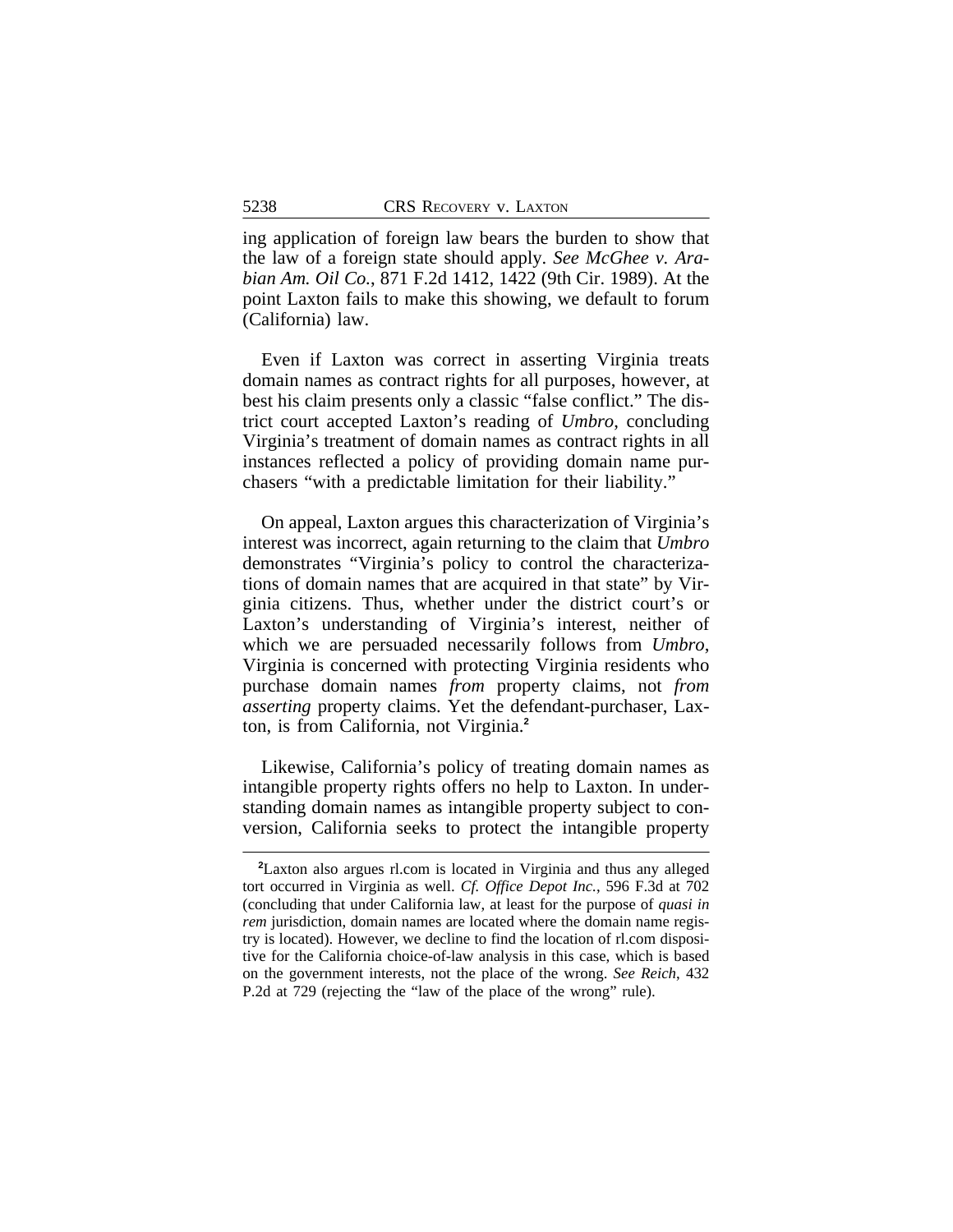rights of the owners of domain names, recognizing that control of a domain name "provide[s] a sense of identity and an exclusive vehicle to market products and ideas." *See* Patrick T. Clendenen et al., Domain Names as Property, *in* 1 *Internet Law and Practice* § 17:1, at 17-3 (2009). Many domain name registrants "invest substantial time and money to develop and promote websites that depend on their domain names. Ensuring that they reap the benefits of their investments reduces uncertainty and thus encourages investment in the first place, promoting the growth of the Internet overall." *Kremen*, 337 F.3d at 1030.

**[7]** California's policy in treating domain names as property is thus accurately characterized as protecting the rightful holders of domain names, encouraging investment in and development of that property. Such a policy would protect plaintiffs in suits alleging conversion of a domain name, not a defendant who allegedly converts a domain name. Further, "when the defendant is a resident of California and the tortious conduct . . . occurs [in California], California's deterrent policy of full compensation is clearly advanced by application of its own law." *Hurtado*, 522 P.2d at 672. California, therefore, has an interest in its law applying here, and Virginia does not.

**[8]** Thus, even if we accept Laxton's characterization of *Umbro*, which we do not, California law would apply because this would be a case of a false conflict, since Virginia does not have an interest in its law applying given how the parties are situated with Laxton as a defendant and Mayberry as a plaintiff. *See Ins. Co. of N. Am. v. Fed. Express Corp.*, 189 F.3d 914, 921 (9th Cir. 1999); *Tucci v. Club Mediterranee, S.A.*, 107 Cal. Rptr. 2d 401, 407 (Ct. App. 2001). Holding otherwise would encourage a race to the bottom, allowing purchasers of potentially disputed domain names, as well as cybersquatters, to reside or operate in states where intangible property is provided little or no protection from potentially tortious conversion. Such a situation could vitiate the intangi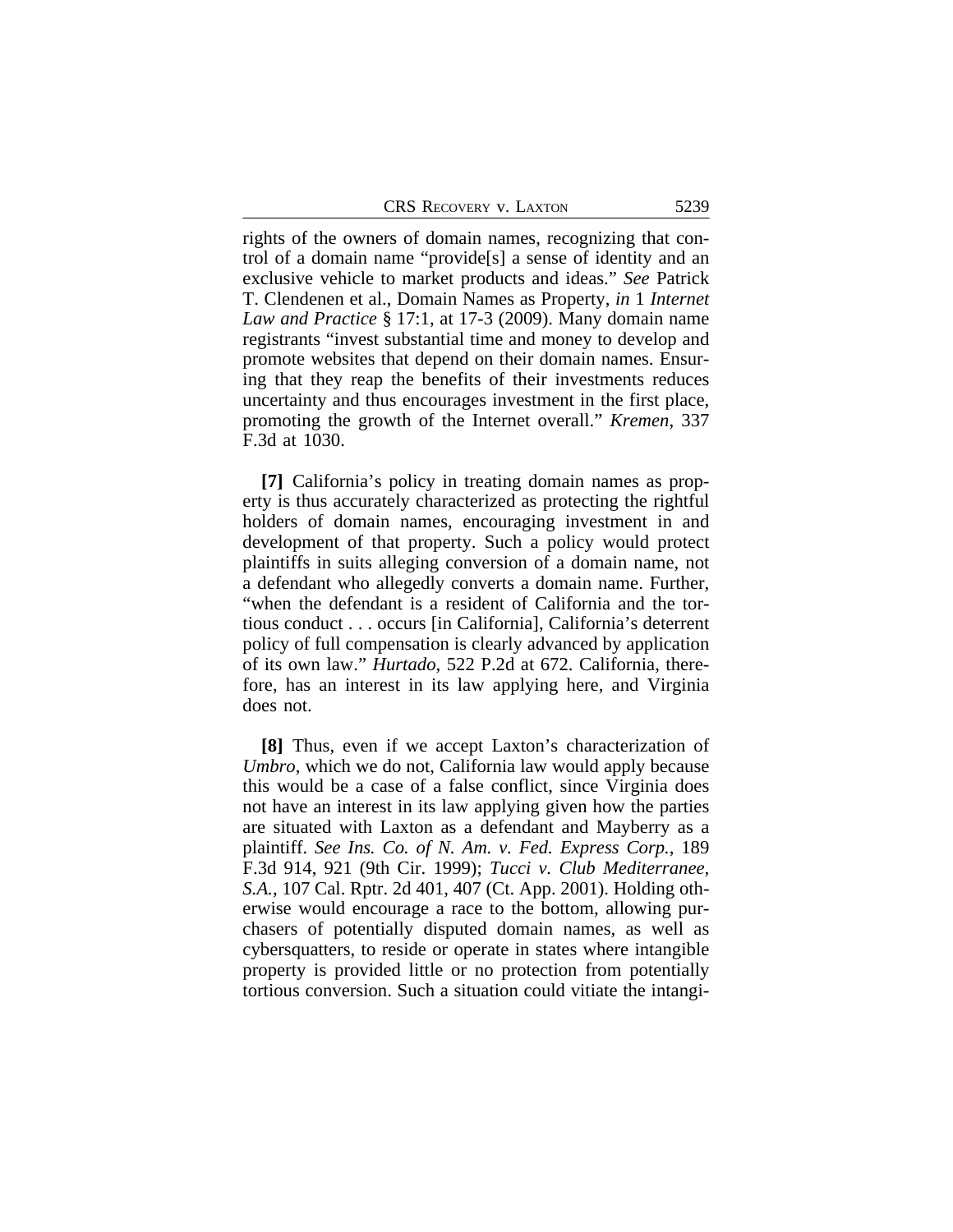ble property rights of the true holders of such property notwithstanding states' well-intentioned efforts to protect these intellectual property interests.

### **C. California Conversion Law**

Having decided California law applies, we turn to whether Mayberry should have prevailed on summary judgment. Like the choice-of-law analysis, we must accommodate facts arising from Internet transactions within traditional legal doctrines.**<sup>3</sup>** We are faced with two parties, neither of which apparently knew anything they did was wrong until it was too late, and a third-party wrongdoer from whom it is unlikely anyone can ever collect judgment.

The parties do not dispute that a domain name is intangible property, subject to an action for conversion under California law. *Kremen*, 337 F.3d at 1030. Laxton argues, however, that his purchase of the domain name, done with no knowledge of its unsavory provenance, was not a wrongful act at all. Mayberry responds that Laxton's "innocence" is irrelevant since he continued to possess property over which he never did, or could have, possessed title.

1. Innocent Purchaser Defense

**[9]** Under California law, "[c]onversion is generally described as the wrongful exercise of dominion over the personal property of another." *Fremont Indem. Co. v. Fremont*

**<sup>3</sup>**Prosser, for example, once wrote, "The hand of history lies heavy upon the tort of conversion." William L. Prosser, *The Nature of Conversion*, 42 Cornell L.Q. 168, 169 (1957). Indeed, disputes structured like this one have proven vexatious for centuries. *See* Richard A. Epstein, *The Roman Law of Cyberconversion*, 2005 Mich. St. L. Rev. 103, 105-06 (describing "one of the most rudimentary challenges to any legal system," where B wrongfully acquires property to which A has the right, resells it to an unwitting buyer, C, and then flees the jurisdiction, leaving a legal dispute between A and C).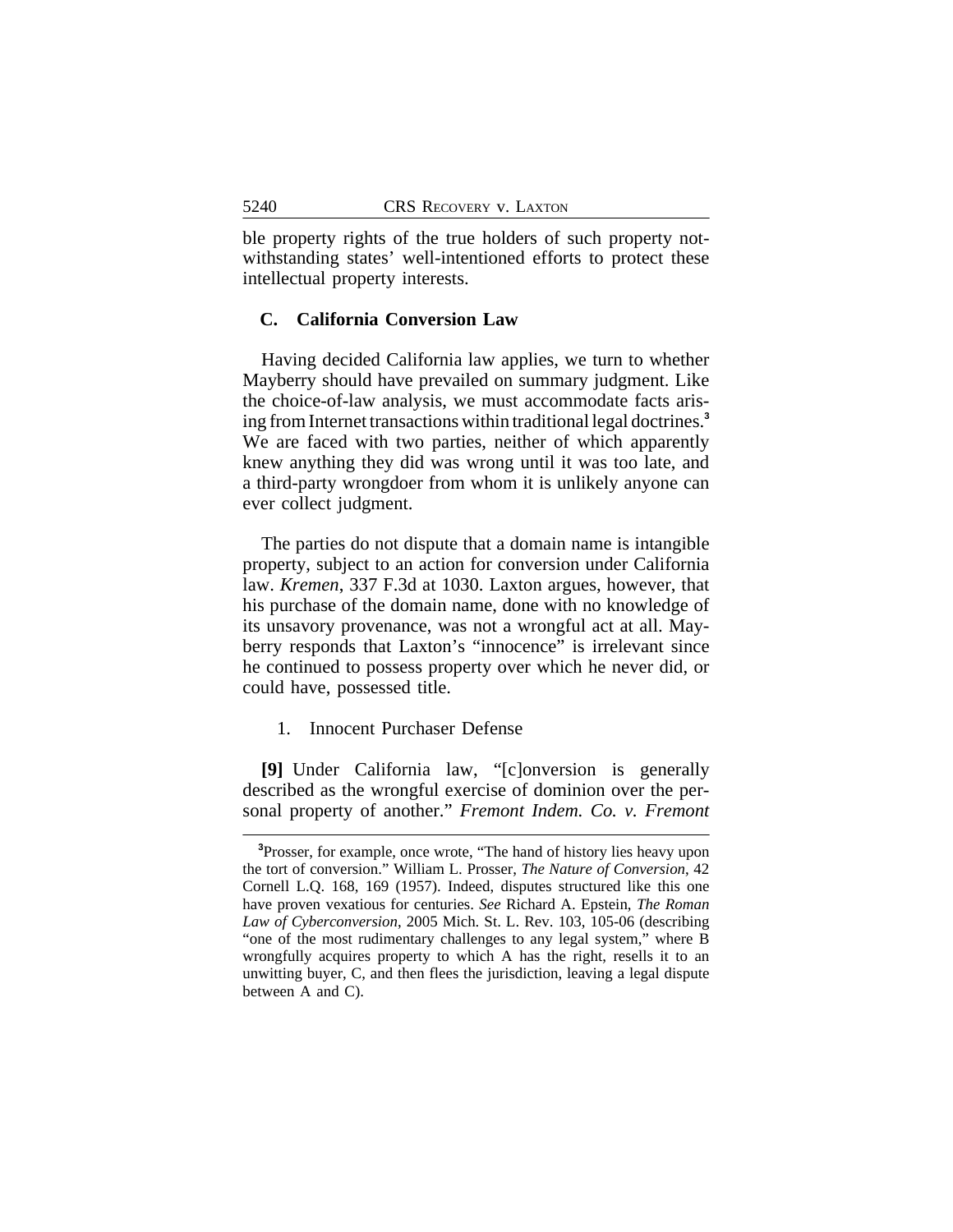*Gen. Corp.*, 55 Cal. Rptr. 3d 621, 638 (Ct. App. 2007). The common law rule thus holds that so long as Laxton exercised conscious dominion and control over rl.com, he assumed the risk on the question of whether he is correct about the true title holder. *Poggi v. Scott*, 139 P. 815, 816 (Cal. 1914). Further, where a person entitled to possession demands it, the wrongful, unjustified withholding is actionable as conversion. *See* 5 Witkin Summary of Cal. Law *Torts*, § 712(2) (10th ed. 2005).

**[10]** California does, however, recognize an innocent purchaser defense. " 'As a general rule, an innocent purchaser for value and without actual or constructive notice that his or her vendor has secured the goods by a fraudulent purchase is not liable for conversion.' " *Express Media Group, LLC v. Express Corp.*, No. C 06-03504, 2007 WL 1394163, at \*5 (N.D. Cal. May 10, 2007) (quoting Witkin, *supra*, at § 716 (Innocent Buyer)). The law distinguishes between a purchaser whose vendor obtained title by fraud and a purchaser whose vendor obtained title by theft, because an involuntary transfer results in a void title, whereas a voluntary transfer, even if fraudulent, renders the title merely voidable. *Id.* (citing Cal. Com. Code § 2403(1)); *see also State Farm Mut. Auto. Ins. Co. v. Dep't of Motor Vehicles*, 62 Cal. Rptr. 2d 178, 181 (Ct. App. 1997). Therefore, "an innocent purchaser for value and without notice, actual or constructive, that his vendor had secured the goods by a fraudulent purchase, is not liable for conversion." *Oakdale Vill. Group v. Fong*, 50 Cal. Rptr. 2d 810, 814 (Ct. App. 1996).

The district court found that Mayberry was "not lawfully dispossessed" of his right to rl.com "by Qiang's seizure of the domain name without Mayberry's authorization, and thus it was not possible for Defendants to acquire a right to the domain superior to Mayberry's by virtue of Laxton's purchase." Therefore, the court held, Laxton was "*prima facie* liable for conversion."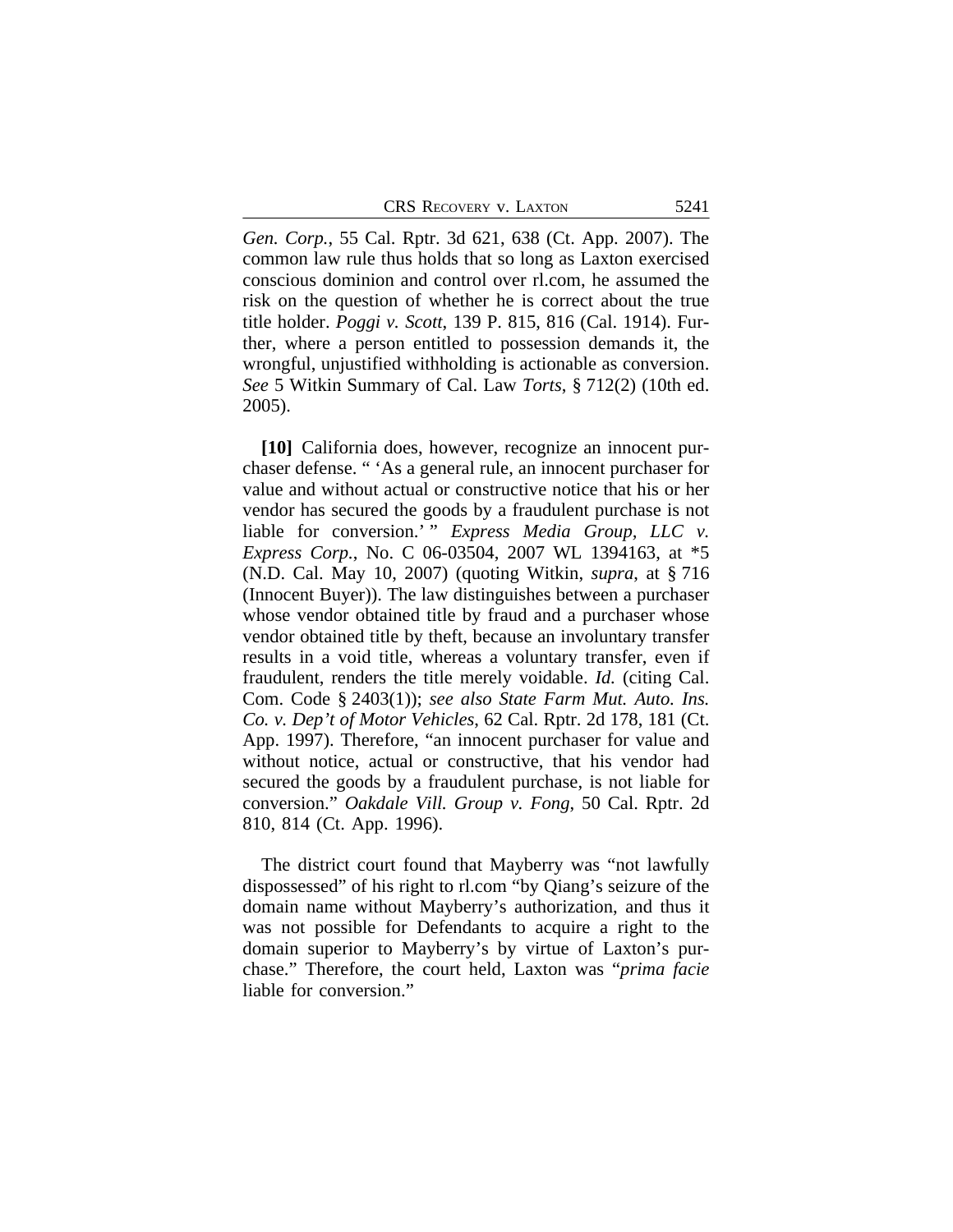Laxton argues that Mayberry voluntarily parted with rl.com and, at most, the transfer to Qiang was obtained by fraud, leaving Laxton an innocent purchaser for value. In support of this argument Laxton offered his declaration, in which he claimed that "[t]here was nothing to suggest that this purchase [of rl.com] was anything other than an honest transaction. Prior to the purchase, I checked the domain name with the World Intellectual Property Organization just to make sure that there were no disputes involved with the domain name and there were none." He also offered an expert who explained inconsistencies in the evidence regarding the dates and circumstances surrounding Mayberry's loss of mat.net. Laxton's expert further explained that "CRS offers no explanation as to how Qiang might have transferred the registration away from Mayberry without his consent."

**[11]** The key determination was thus whether Mayberry lost control of rl.com as the result of theft or fraud. To be sure, if the title were voidable Mayberry could pursue a separate action against Qiang for the fraud, as could Laxton if the title were void. However, because of the likely inability of either party to collect a judgment against Qiang, the determination of the quality of the title is of paramount importance. In any case, the facts underlying a determination on this issue are contested. Laxton alleges facts that, if credited, support the conclusion that Mayberry voluntarily gave up control over rl.com, and Qiang exploited that carelessness to fraudulently obtain control of the site. Yet the district court begged the factual question in characterizing Qiang's control of rl.com as a "seizure" when the circumstances of the transfer are unclear. We thus remand to the district court for further fact-finding to resolve Laxton's claims that Mayberry lost rl.com due to fraud.

#### 2. Abandonment

At the district court, Laxton also claimed Mayberry's actions resulted in Mayberry's abandonment of his right to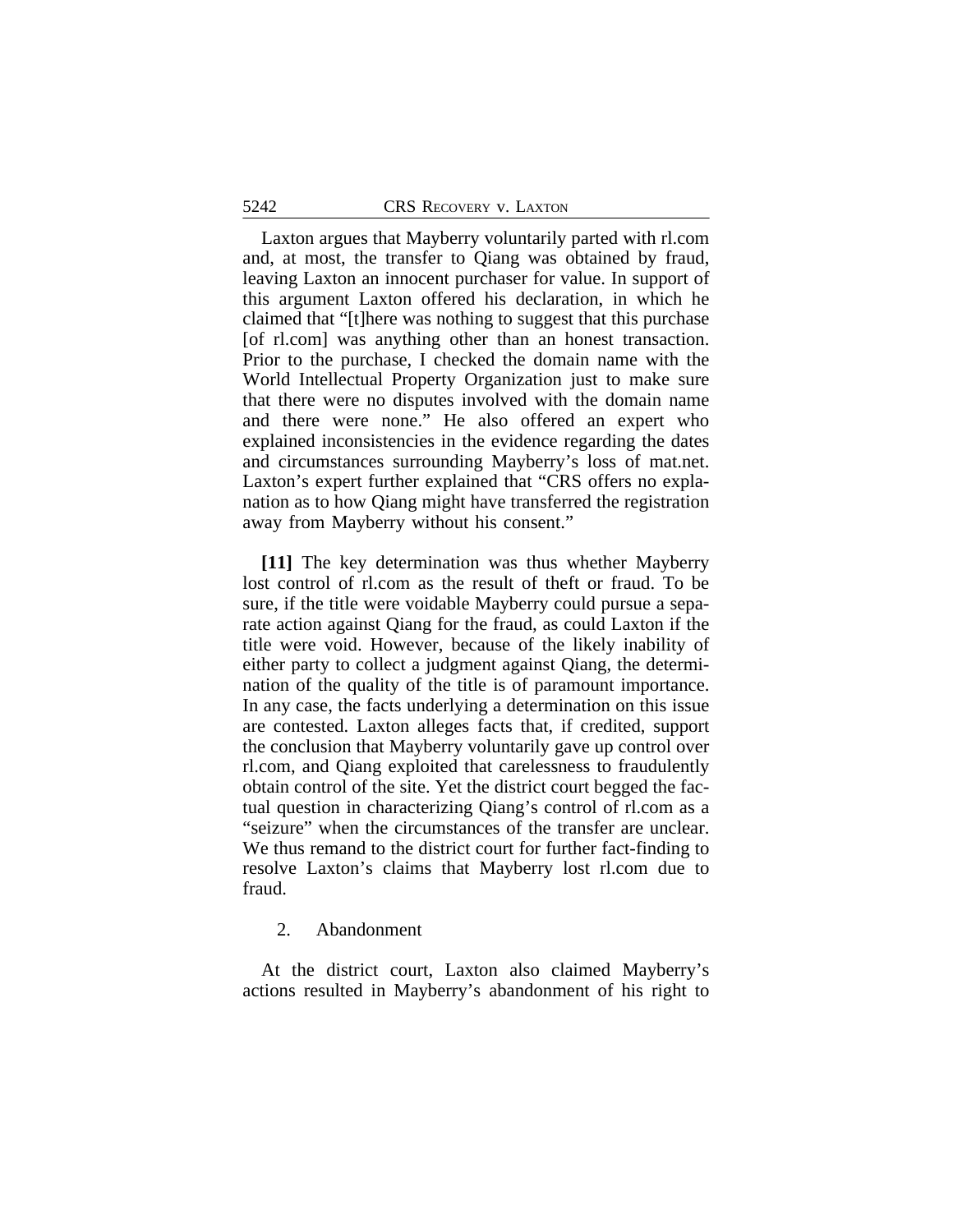possess rl.com. The district court rejected this argument, holding that "a defendant must show a 'clear, unequivocal, and decisive act' demonstrating a waiver of the plaintiff's property rights." *See Hopson v. Nat'l Union of Marine Cooks & Stewards*, 253 P.2d 733, 735 (Cal. 1953). The district court concluded that Laxton "point[ed] to no such affirmative relinquishment of Mayberry's right to exercise control over rl.com."

**[12]** While this court correctly states the standard of abandonment under California law, in *Ananda Church of Self-Realization v. Massachusetts Bay Ins. Co.*, a California appellate court upheld an abandonment defense to a conversion action where the plaintiff had discarded documents in an outdoor trash barrel, reasoning that " '[a] thing is abandoned when the owner throws it away, or leaves it without custody, because he no longer wishes to account it as his property.' " 116 Cal. Rptr. 2d 370, 377 (Ct. App. 2002) (quoting William T. Brantly, *Of the Law of Personal Property* § 133, at 213-14 (1891)). Laxton claims the facts are similar as Mayberry gave up mat.net to a public database—essentially a virtual trash bin —listing websites available to the public for registration.

The district court noted that it could "divine no intent to abandon rl.com from Mayberry's failure to update his contact information with [Network Solutions] once he lost access to the email address, dale@mat.net. It is not clear when Mayberry first learned that he no longer could access his email, and only four days passed between mat.net's transfer to Qiang and the theft of rl.com. In any event, Mayberry's failure to change the contact information . . . cannot be interpreted as an affirmative abandonment of his rights to the domain." We are not so sure.

**[13]** The factual disputes regarding the loss of mat.net prevent disposing of this case on summary judgment. Laxton did allege an act that, he says, is unequivocal and indicates decisive intent to abandon rl.com: the abandonment of mat.net.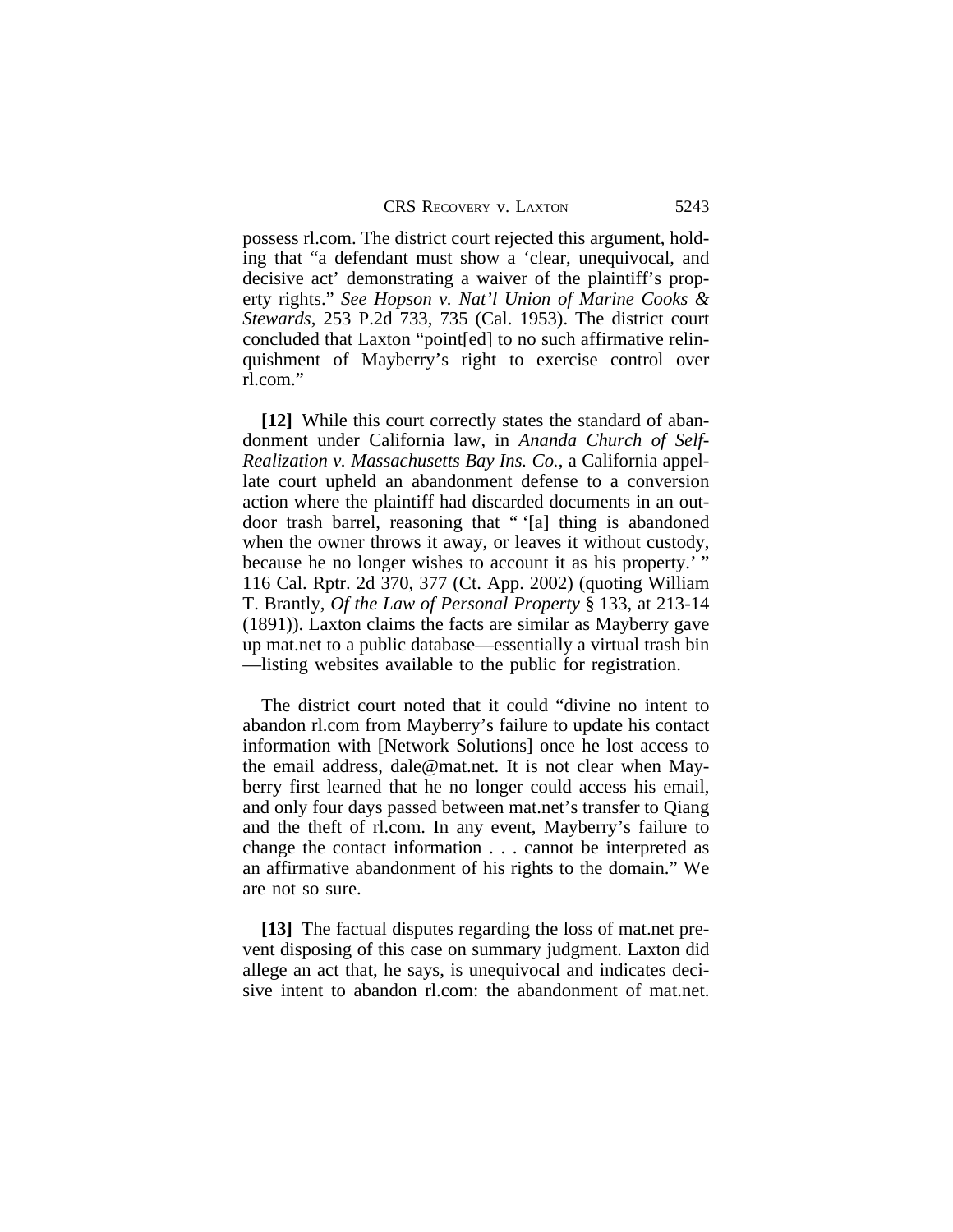Laxton claims Mayberry abandoned mat.net, letting its registration expire, and based on Mayberry's extensive knowledge of the system for registering domain names, this was also an abandonment of rl.com. Mayberry disputed the facts underlying his intent. The record, in the district court's words, is "not clear" on the facts surrounding Mayberry's loss of mat.net. These "not clear" facts are material as to Mayberry's intent regarding rl.com. *See Trevaskis v. Peard*, 44 P. 246, 248 (Cal. 1893) ("Abandonment, it is true, is a matter of intent; but that intent may be proved by the acts and conduct of a party, even against his express declarations to the contrary."). Further factual development is therefore necessary regarding the precise circumstances through which Mayberry lost control of mat.net and thus rl.com.

Finally, we note that the issue of "fraud" versus "theft," as well as the claim that Mayberry abandoned rl.com, both relate to the circumstances under which Mayberry lost control over rl.com. The issues heighten our concern that—accepting Laxton's account of the facts, as we must at summary judgment the record shows Mayberry could have maintained his control over mat.net and rl.com with as little as a single e-mail and a few clicks on a webpage. Laxton, on the other hand, who claims he searched for pending disputes over rl.com, may not have been able to ascertain the not-yet-realized dispute with any amount of diligence. *See Oakdale Vill. Group*, 50 Cal. Rptr. 2d at 814; *see also* Epstein, *supra*, at 106-07. Further, though the record—again—is not perfectly clear, it appears that Mayberry had lost control over rl.com more than eighteen months before Laxton purchased the domain name, during which time Mayberry apparently took no action despite having previously demonstrated his knowledge of the need to change administrative contacts for his websites, as well as his proven ability to do so.

**[14]** In short, we cannot decide the issue of whether Qiang obtained rl.com by "theft" on the "not entirely clear" record before us. Under the circumstances alleged by Laxton, it is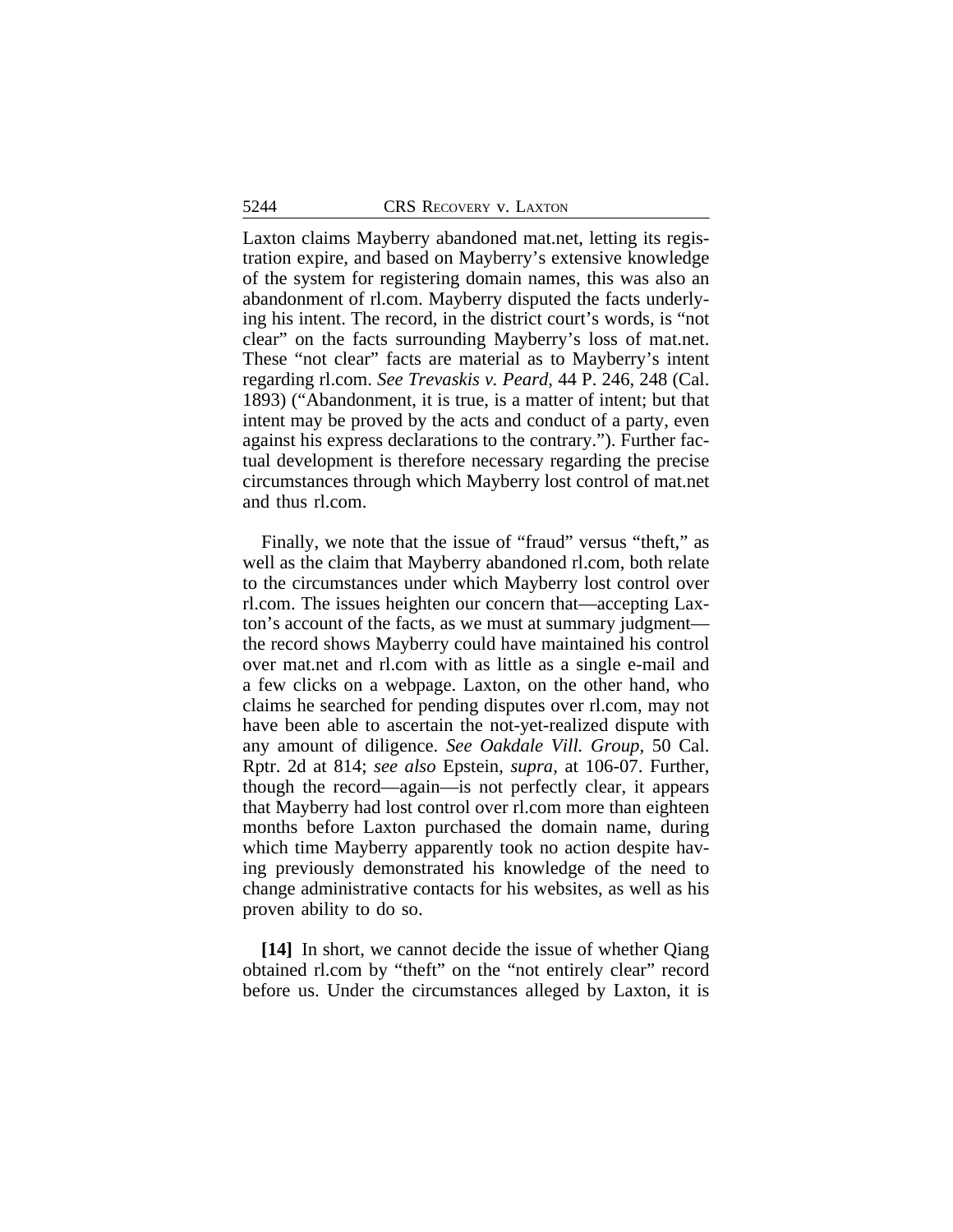unclear whether "theft" or "fraud" is the appropriate understanding of the method through which Mayberry lost control of mat.net and rl.com. *See People v. Moses*, 266 Cal. Rptr. 538, 541 n.7 (Ct. App. 1990) (theft arises only if finder has requisite notice regarding owner's identity). Further, it is not entirely clear if Mayberry "lost" or "abandoned" the website. In so holding we do not determine one way or the other whether Mayberry abandoned rl.com. It may be that Mayberry's loss was indeed "theft," but this will be an issue for the district court to determine on remand with the benefit of further fact-finding.

## **III. CONCLUSION**

**[15]** For the aforementioned reasons, we affirm the district court's decision to apply California law but reverse the grant of summary judgment, concluding Laxton raised contested issues of material fact. We therefore remand for further proceedings consistent with this Opinion.

**AFFIRMED in part**, **REVERSED in part**, **and REMANDED.** Each party to bear its own costs of appeal.

NOONAN, Circuit Judge, dissenting:

I agree that California law governs and that the primary question is whether possession of the domain name rl.com was acquired by theft or fraud. A secondary question is its alleged abandonment.

Undisputed facts established that Mayberry held the domain name rl.com registered through July 25, 2005. Undisputed facts established that Li Qiang transferred the domain name to himself before the registration to Mayberry had expired. No facts were presented to the court showing or even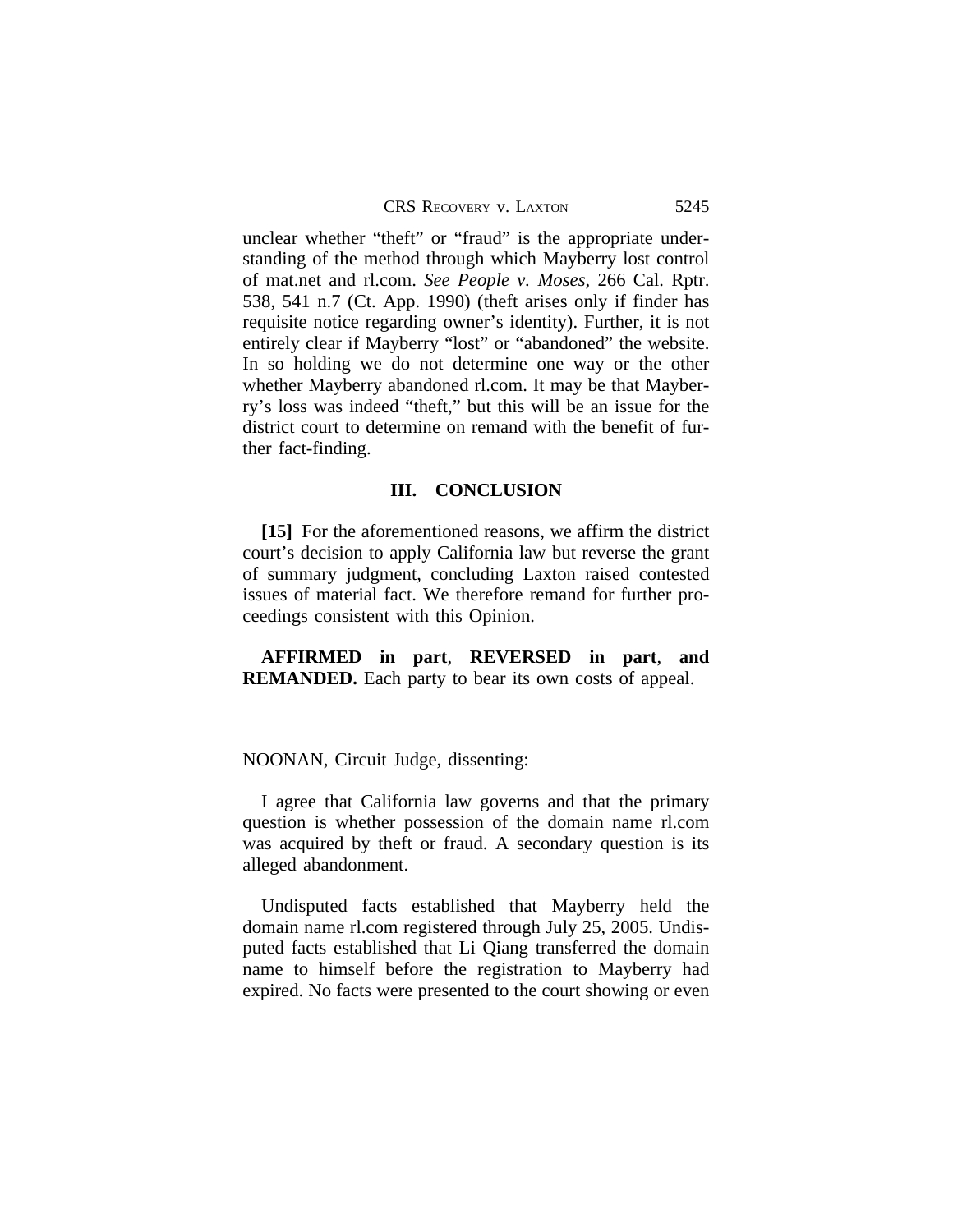suggesting that Li Qiang had obtained the domain name by fraud rather than by theft.

The majority notes that Laxton checked the registry and found nothing suspicious. That fact establishes his innocence and good faith; it does not establish that Li Qiang had gotten hold of the domain name by fraud. Laxton was in the position of any innocent purchaser of stolen property. He had to return the property to the owner.

No reason exists to remand to the district court to find facts when the relevant facts were undisputed. The *only* factual challenge made by Laxton on this appeal is his assertion that the transfer to Li Qiang "was not tortious." *Brief for Appellant*, p. 20. This assertion of nontortiousness is unsupported by citation to the record. It does not put at issue the district court's conclusion that Li Qiang acquired the name by theft rather than by fraud. It is insufficient to create a factual dispute now needing resolution. On no page of his appeal does Laxton assert that he was an innocent purchaser for value of property fraudulently acquired by Li Qiang. The district court was correct when it found:

Defendants have not pointed to any evidence that Mayberry voluntarily transferred the title of rl.com to Qiang as a result of fraud. To the contrary, all of the evidence suggests otherwise.

The majority draws from the record the possibility that Mayberry deliberately abandoned mat.net by leaving it to a "virtual trash bin" of available domain names. There is no evidence that Mayberry abandoned rl.com in this way. The majority guesses that the abandonment of mat.net might have been the abandonment of both domain names. Its guess is without foundation. It is as though Mayberry had thrown away a bank statement that had on it the numbers and codes necessary to access a bank account. He surely would have